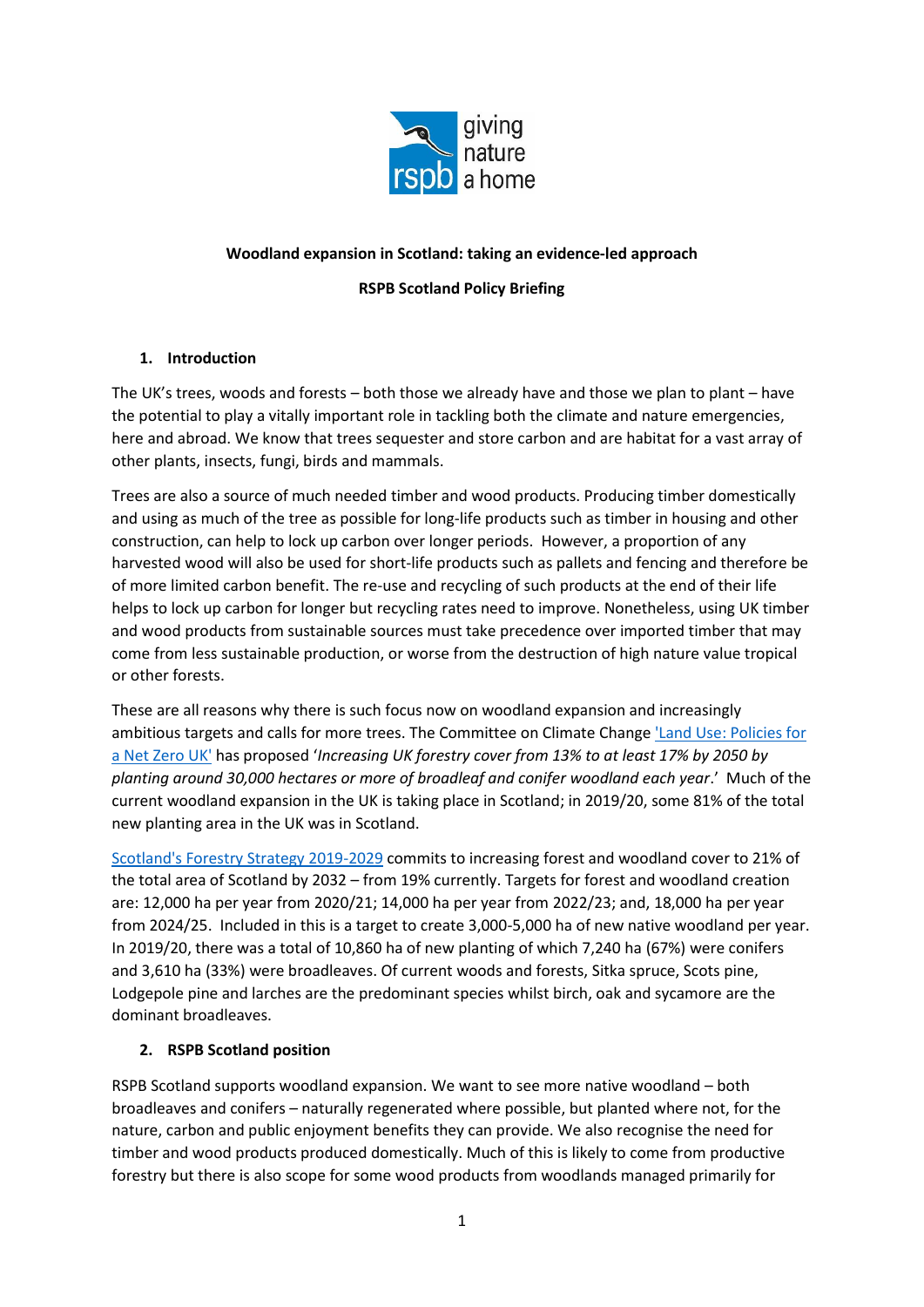nature conservation purposes. The right balance needs to be struck and the benefits that woods and forests can provide be optimised.

As part of [A Nature Recovery Plan](https://www.rspb.org.uk/globalassets/downloads/nature-recovery-plan---scotland/nature-recovery-plan.pdf) we are calling for a significant expansion in Scotland's native woodlands annually, based on the nature and other benefits they can provide. To ensure all new woodland delivers for nature, it is critical that all new planting is sited appropriately and, at a minimum, 50% of new planting is of native tree species, which could include productive species.

## **3. Trees for nature and climate: reviewing the evidence**

The need for woodland expansion in Scotland – for nature, climate and timber production purposes is without question. But given the scale of tree planting targets, deciding what type of woodlands and trees to plant are critical choices if the benefits are to be optimised and negative impacts avoided. It is vital such choices are informed by a solid evidence base and the implications for both nature and the climate taken into consideration, when developing policy. Below, we summarise the findings of two recent reports which consider the evidence on these issues.

# *Woodlands for climate and nature: a review of woodland planting and management approaches in the UK for climate change mitigation and biodiversity conservation*

In 2019, The RSPB commissioned a[n evidence review,](http://ww2.rspb.org.uk/Images/Forestry%20and%20climate%20change%20report%20Feb%202020_tcm9-478449.pdf) which looked at peer-reviewed and grey literature, to help us consider how woodland expansion can deliver the greatest benefits for both climate and nature. Much of the existing science examines either climate or biodiversity aspects, but not both. We identified a need to examine the two aspects together to inform how woodland expansion can address both the climate and nature emergencies. This report looked at the evidence for the climate and biodiversity impacts of woodland creation across mineral soils, deep and shallow peats. It also considered different models of forestry and the fate of harvested wood products. Key conclusions are:

- The report challenges assumptions about the benefits of a rotational forestry model for carbon sequestration and storage. We conclude that a greater focus could be placed on nature-based solutions to climate change, including native woodlands and priority open habitats such as peatlands, to store carbon whilst also helping to address the parallel ecological crisis.
- A diversity of woodland creation and habitat restoration will be required to meet both climate and biodiversity goals. Going beyond the UK Forestry Standard (UKFS) minimum provisions for biodiversity will be required in most cases. Grant schemes must be weighted appropriately to make native woodland creation and management an attractive prospect.
- Soil type and existing land use has a significant influence on the carbon balance and biodiversity impacts of woodland creation, with the greatest climate and biodiversity benefits stemming from woodland creation on arable and improved grassland. Woodland planting on deep peat should not take place, and previously afforested blanket bog should be restored to maximise the long-term security of the stored carbon. The climate and biodiversity impacts of planting on shallow peat will be site specific. Where shallow peat is adjacent to deep peat, planting can lead to carbon losses due to changes in the hydrological function of peatlands.
- Peatland protection and restoration should continue alongside woodland expansion, as a longterm carbon store and biodiversity rich habitat. This should be supported through strategic land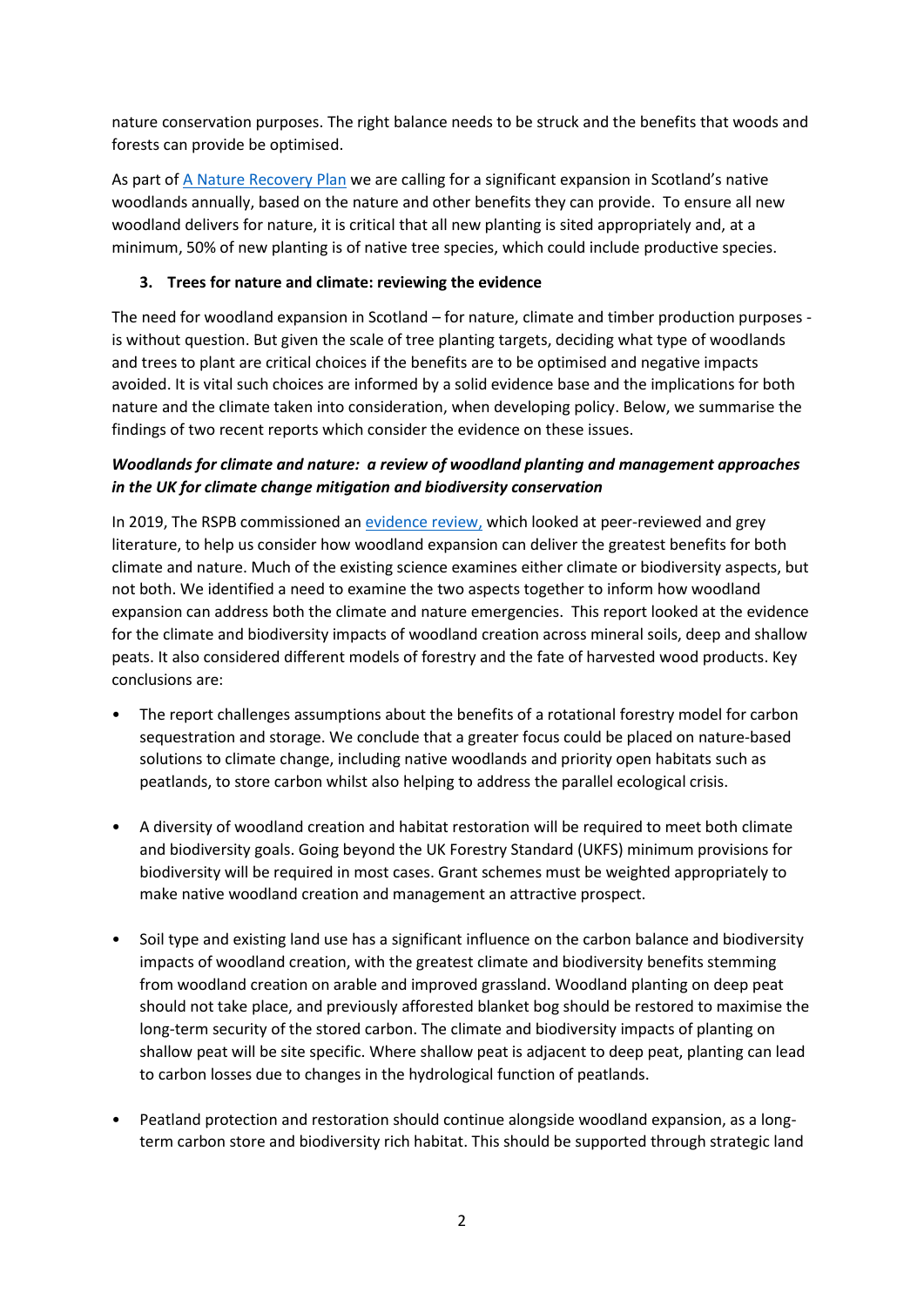use planning and a co-ordinated programme of further research, plus a policy framework which supports protection and restoration of carbon-rich habitats at the project-level.

- The report suggests fully accounting for the carbon life-cycle for significant woodland creation projects and within offsetting systems.
- Native woodland and other nature-based solutions to climate change potentially offer a more certain route to long-term carbon storage, which is less reliant on making technological progress (e.g., carbon capture and storage) and achieving structural changes in the forestry industry (e.g. toward more use of high-quality timber in construction and other long lived wood products), as desirable as those are.
- The short-lived nature of some Harvested Wood Products (HWP) such as pallets and fencing has implications for carbon storage. This report suggests that over half of HWP have a service life of less than 15 years. This suggests that a large part of the timber produced from Scottish and UK forests is not functioning as a meaningful carbon store within timeframes relevant to current climate change targets.

# *Biodiversity, forestry and wood: An analysis of the biodiversity benefits of modern forestry and wood production*

Also in 2020, Confor published [Biodiversity, forestry and wood](http://www.confor.org.uk/media/247794/confor-biodiversity-forestry-report.pdf) which set out to make the case for the biodiversity benefits of modern forestry and wood production, based on a review of the literature. We were given the opportunity to provide comments on the draft of this report and did so with input from our team of conservation scientists. We highlighted a number of issues regarding the methodology and approach taken and regarding conclusions drawn which, in our view, were not substantiated by the literature. The published version of the report did not address the comments raised and, as a result, the report paints a more positive picture of the biodiversity benefits of modern forestry than the evidence suggests is the case.

In responding to Confor, we stated that we could find little evidence that systematic, objective approaches to undertaking the review had been adopted. There is no description of the review methods, and therefore no detail on the process by which the cited literature was identified and the findings of studies interpreted. An objective review of the biodiversity and climate impacts of commercial forestry should compare that land use and management with specified alternatives and should be as open to reporting the negative impacts of commercial forestry as the positive outcomes, but this is not what is presented. The report in many areas uses the literature selectively and incompletely to support a case for increasing non-native conifer cover, maintaining clearfell systems and managing woodlands more intensively. Also, and somewhat worryingly, the report often fails to distinguish the management and natural regeneration of ancient, native, semi-natural woodlands from simply planting native trees.

This is not to say there is no biodiversity value in commercial forests: there is, and the report has much useful to say about how silvicultural best practice can get the most out of these plantations for biodiversity. Importantly, the authors also include substantive recommendations for further research, acknowledging that the research base is lacking on many subjects.